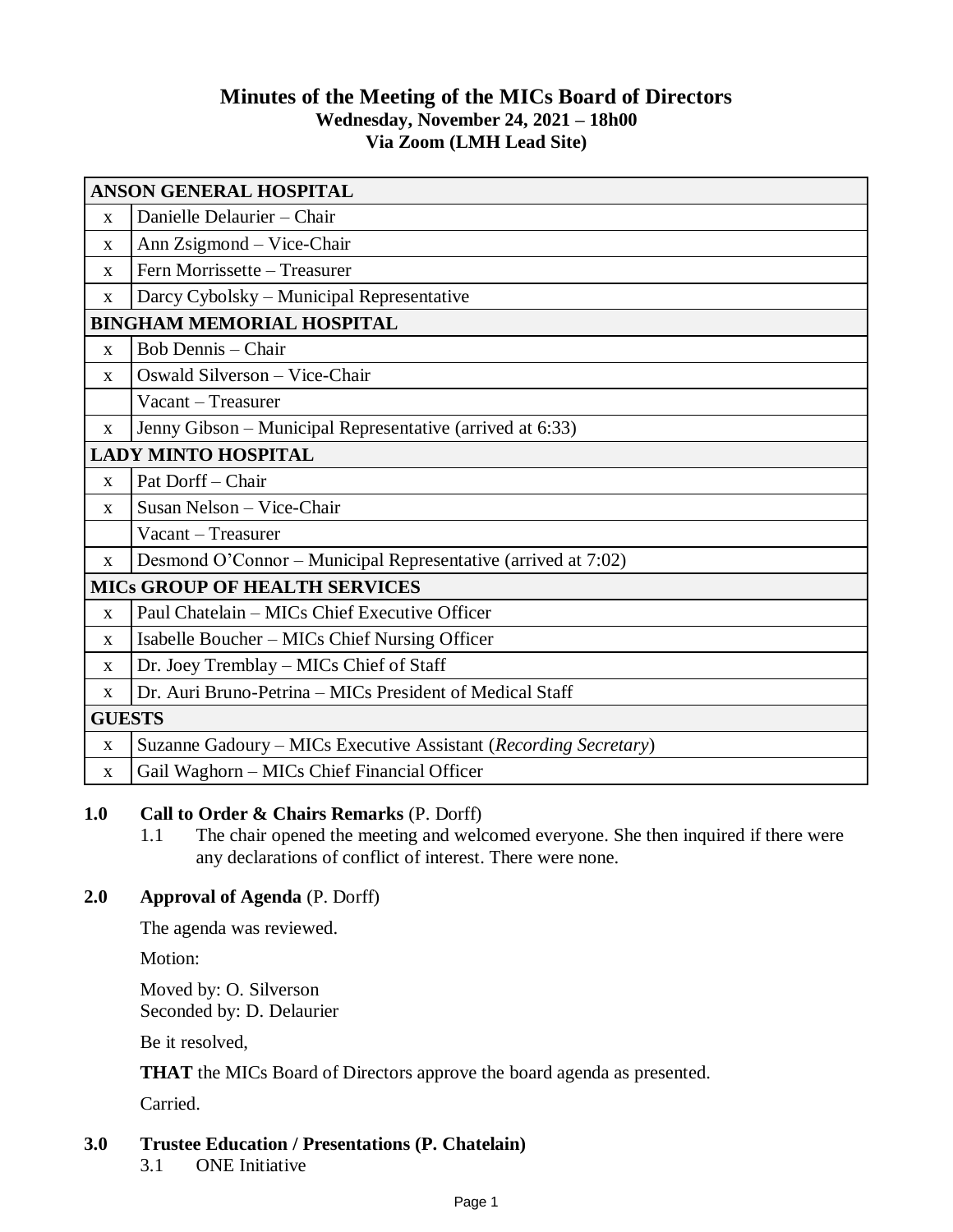- The presentation was provided for information
- We are part of the NEON group with a signed MOU which is being replaced by NewCo
- Discussed the current project timeline and the proposed timeline shift
- There is a six-month delay with this project
- The Data Centre transition may take up to one year
- **There have been issues with the Total Cost of Ownership; determining the capital and** operating costs; cost has gone down a bit
- Enhance ONE HIS by adding new functionality such as support for outpatient clinics
- Extend ONE HIS to 20 NEON hospitals and outpatient clinics in founding hospitals
- Expand underlying ONE HIS infrastructure to support 23 hospitals
- Establish NewCo as a separate non-profit corporation
- Resource NewCo to operate as a separate entity
- Transition current Wave 1 and NEON operations to form NewCo
- Software delivery contracts are in place; received a bill for 20% of the invoices
- Making revisions to the Master Service Agreement
- Board will be asked to sign the Master Service Agreement by December 31, 2021
- Total cost of ownership is based on a ten-year horizon; capital is coming in at 5.9M which is slightly less than the original cost of 6.3M; operating costs dropped from \$11M to \$8M; this could change again; basically looking at a \$15M project over ten years
- Will be calculating our operating costs within our budgets; will have to finance the capital part; HSN negotiated the most favourable loan parameters with TD Bank which was extended to the NEON partners; working with TDH to come out with a loan package for the organization; will come to the board with a formal motion at the next board meeting
- The board was invited to ask questions.

### **4.0 Approval of Minutes (P. Dorff)**

4.1 Minutes of the MICs Board of Directors meeting held October 27, 2021 were provided for information.

Motion:

Moved by: F. Morrissette Seconded by: J. Gibson

Be it resolved,

**THAT** the MICs Board of Directors approve the minutes of the meeting held October 27, 2021 as presented.

Carried.

### **5.0 Follow-Up Items**

- 5.1 Review of the 2021-2022 Board Work Plan (P. Chatelain)
	- **The ONE Initiative education was presented today**

### **6.0 MICs Finance** (G. Waghorn)

- 6.1 September 2021 Operating Statements
	- Gail presented a brief overview of the Q2 financial statements

**BMH**

- $\bullet$  Hospital operating at a deficit of \$(79,969) at the end of September
- Operating Margin: -1.74% (HAPS indicator)
- Current Ratio: 15.31 (HAPS indicator) re: MICs Receivable at \$3,200,000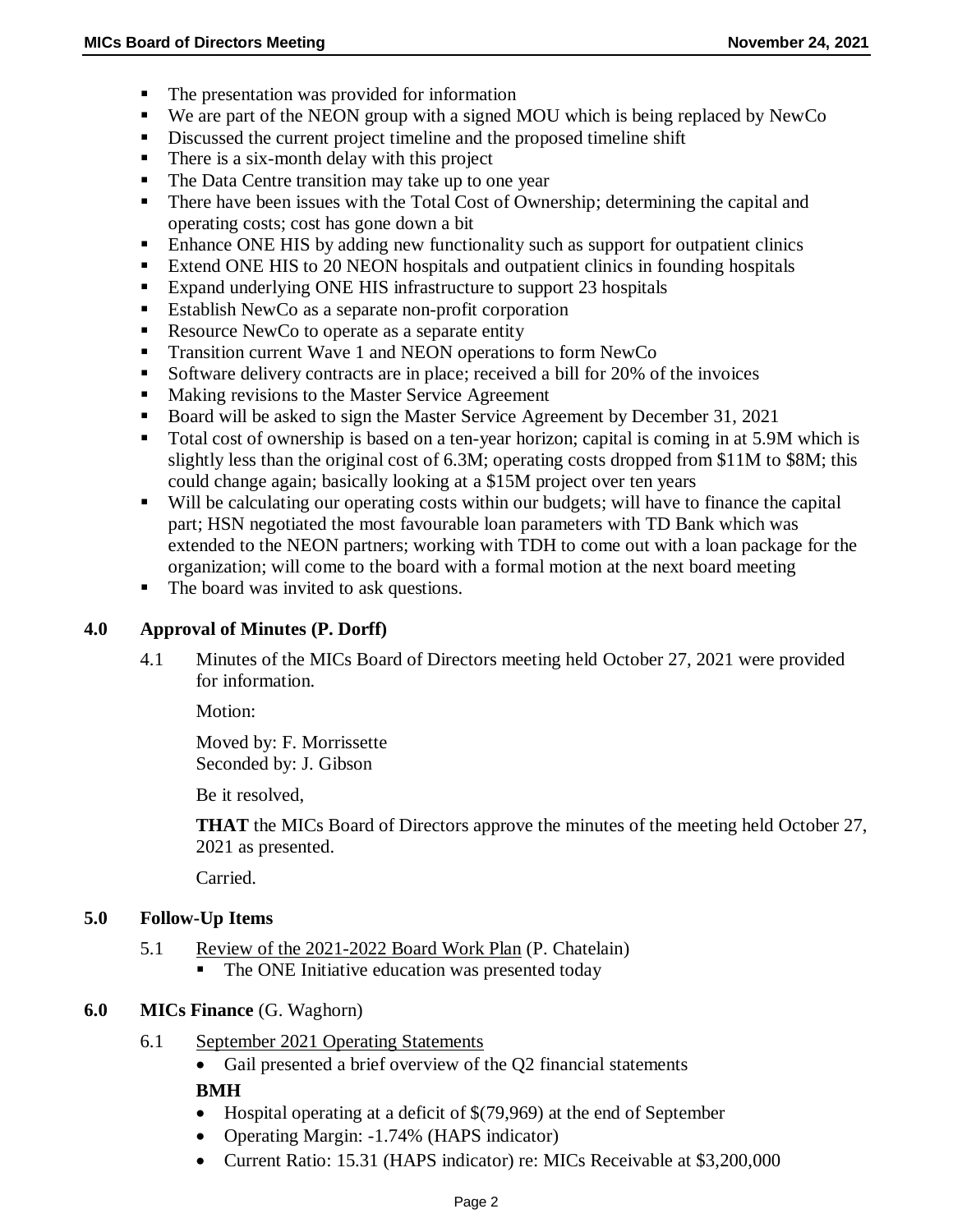# **AGH**

- Hospital reported a second quarter surplus of \$324,077
- Operating Margin: 1.82% (HAPS indicator)
- Current Ratio: -0.36 (HAPS indicator) re: MICs Receivable at \$3,200,000
- SCM operating deficit at  $$(131,000)$

# **LMH:**

- Hospital operating at a deficit of \$(357,926) at the end of September
- Operating Margin: -2.66% (HAPS indicator)
- Current Ratio: 3.72 (HAPS indicator) re: MICs Receivable at \$3 200 000
- VM operating deficit at  $$(116,000)$

## **Capital Reports:**

The capital reports are prepared on invoices paid at the time of creation, not on orders placed and are based on Capital Spend, not capital ordered. However, the majority of capital equipment has been ordered; the amount spent will be reported in future reports. The building budgets provide a good narrative update on what is happening with our building capital projects.

Motion:

Moved by: B. Dennis Seconded by: J. Gibson

Be it resolved,

**THAT**, the MICs Board of Directors approve the September 2021 Operating Statements for Bingham Memorial Hospital, Anson General Hospital, South Centennial Manor, Lady Minto Hospital and Villa Minto as presented. Carried.

**7.0 Presentations/Reports** (P. Dorff)

- 7.1 Chief Executive Officer Report: (P. Chatelain)
	- The CEO provided the following overview:
	- COVID-19 update:
		- $\checkmark$  We have implemented our vaccination policy for the MICs Group of Health Services (non-mandatory) and the Ministry of Long-Term Care policy for LTC (mandatory).
		- $\checkmark$  Most of our LTC residents have received their booster shots and staff are eligible after 6 months from getting their second shot.
		- $\checkmark$  We continue to run and staff three Testing Centres; 2 days per week in Cochrane and Iroquois Falls, and 1 day in Matheson.
	- We met with the Ministry on next steps for the SCM redevelopment. The architect is now working on the costing estimates based on the 2015 Design manual. An updated Financial Budget including financing and fundraising plans will have to be submitted for their review before their public consultation. Then a Development Agreement will be issued.
	- We had a two-full day site visit with a Physician who is very interested in practicing in Cochrane or Iroquois Falls. We met with the municipalities of Cochrane and Iroquois Falls who have committed to offering a primary care recruitment package. Our ED shifts at AGH are covered by locums from EDLP (Health Force Ontario) but we still have some unfilled shifts over Christmas.
	- The CEO participated in a Queen's Park virtual advocacy day on November 16, 2021.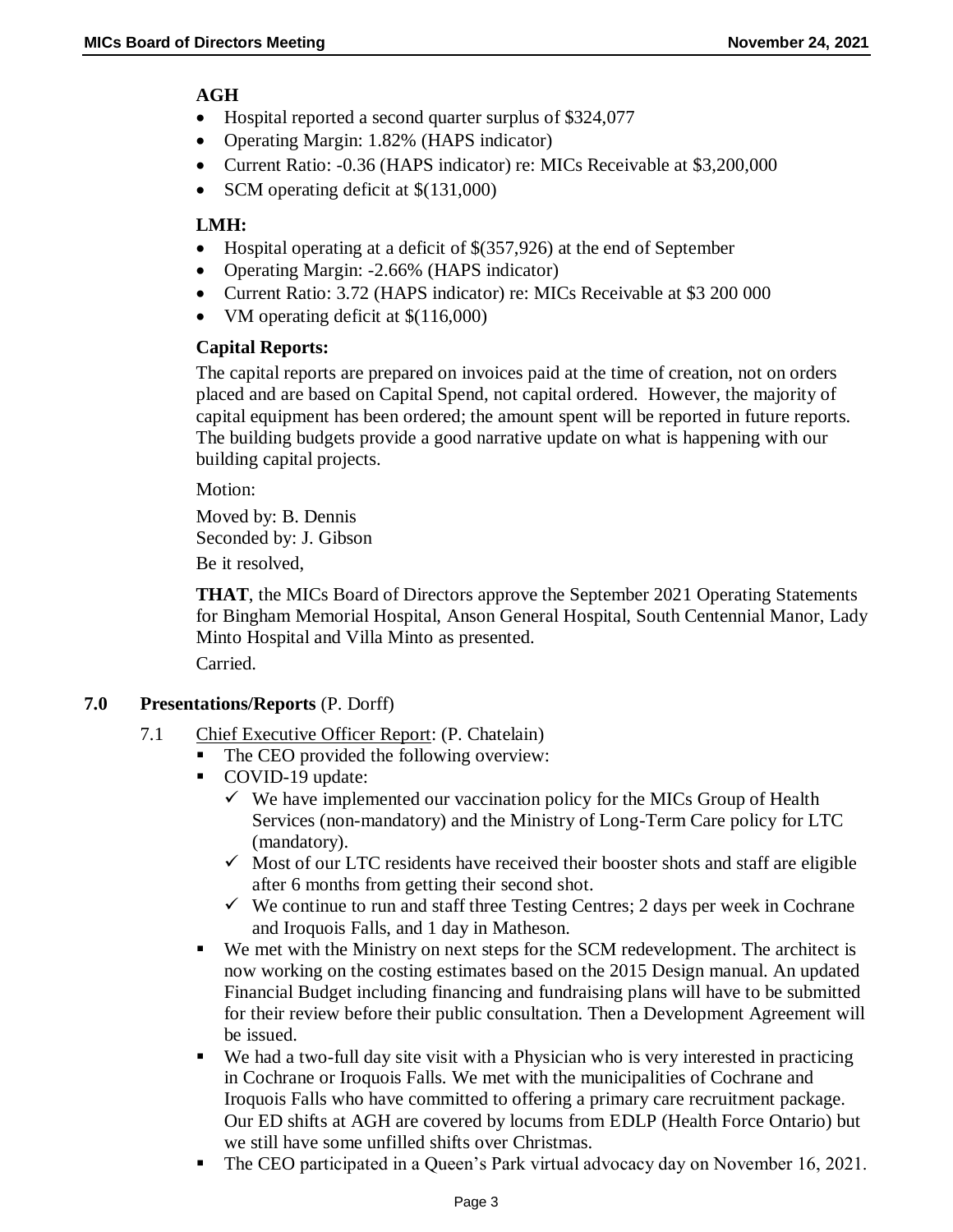The AdvantAge Ontario Board met with many MPPs, including Minister Raymond Cho (Seniors and Accessibility) and the leader of the opposition, Andrea Horwath, to lobby for increased funding for Not-for-Profit LTC homes.

- The Villa Minto AHU #1 has a 4-week delay due to materials being unavailable. The pharmacy expansion is underway with a completion date of December 2021. The freight elevator at AGH is a work in progress with material delivery delays. The water distribution and elevator projects at BMH are also in progress.
- We received over \$2.3 M in HIRF and ECP funding but will have to redirect some of these funds to other projects as these projects required paving and asphalt.
- **Moose FM Radio-thon is on December 3, 2021. Proceeds will go towards the** purchase of an anesthetic gas machine (approximately \$135K).
- Board Members were invited to ask questions.
- 7.2 Chief Nursing Officer Report: (I. Boucher)
	- The CNO provided the following overview:
		- o Accreditation: draft survey schedule received; will review and provide feedback in December; Teams continue to work on action plan; Worklife Pulse and Patient Safety Culture Survey were provided for information; the surveys are mandatory and we need to meet a certain threshold for the results to be valid; threshold was met; red flags will need to be addressed
		- o Nursing: continue to recruit for both RNs and RPNs; Agency nurses providing support to AGH and looking to bring in an RPN to help in Cochrane; Executive Team met with AGH nursing staff to discuss challenges; this was well received.
		- o Occupancy Rates: ministry has asked us to maintain a 10%-15% capacity in all of our sites in case we have to admit potential COVID patients; although our occupancy rate has been fairly stable in all of our sites, lately we have been experiencing capacity pressures at LMH; however the team has been working on discharge planning to free up some of those beds
		- o ALC Total Occupancy: our ALC beds are full at all sites; numbers are based on actual ALC patients and patient care days
		- o Oncology Visits and Telehealth Visits have resumed
		- o The Quality Improvement Program is still on pause but we are encouraged to develop and post our QIP on our website although we are not required to submit to Ontario Health; our QIP ends on March 31, 2022; we will continue our efforts with our previous QIP and continue monitoring our current indicators
	- Board members were invited to ask questions.

## **8.0 Medical Staff** (Dr. J. Tremblay)

- 8.1 Chief of Staff Report:
	- Dr. Tremblay provided a verbal update on the following:
	- o Still recruiting for physicians; the needs are all the same at each site
	- o Physician from Nfld. visited a few weeks ago; looks promising; has been doing family medicine for the last ten years but no ER; he is looking into what is needed to work in ER as this would be a change in scope of practice
	- o Still relying heavily on EDLP physicians for AGH
	- o HSN is still over capacity and have asked us to accept repatriation
	- o Started doing in-person education such as ACLS; obstetrical course was offered at all three sites
	- o Seeing an increase of COVID cases in the area; MICs vaccination rate is at 95%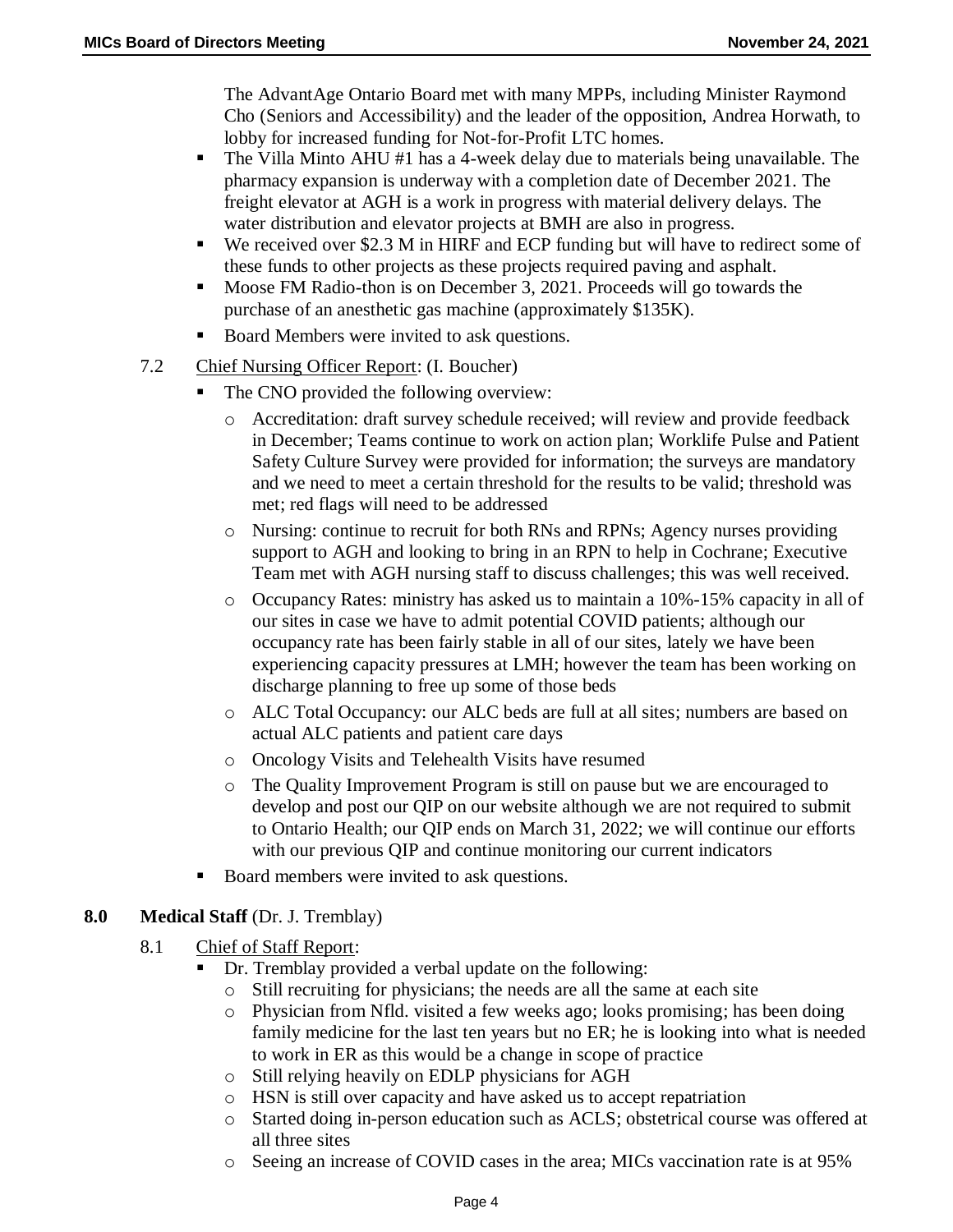- for all staff; pediatric vaccination has been approved for children between 5-12
- The board was invited to ask questions.
- 8.2 Medical Advisory Committee Minutes:
	- Minutes of the MAC meeting held October 20, 2021 were provided for information.

# **9.0 Ontario North / MOHLTC Business** (P. Chatelain)

- 9.1 AdvantAge Lobby Day
	- The slide deck was provided for information explaining the difference between Not-For-Profit and For-Profit and Municipal homes
	- AdvantAge is lobbying the government for more affordable, appropriate and accessible housing for Seniors
- **10.0 MICs Quality Committee** (I. Boucher)

10.1 N/A

# **11.0 Physician & HR Recruitment** (P. Chatelain)

- 11.1 At the last Worker Bees' meeting, the Physician Recruiter submitted her resignation as she accepted another job in Kanata where she resides. She has provided a few hours since then; the physician recruiter position will be reposted; MICs continues to recruit as we are in a staffing crisis; Dr. Mara is very busy with her practice and has not provided any future dates for clinics in Cochrane
- 11.2 The HR Turnover Rate Report was provided for information; it is a human performance indicator which is reported to the MICs Quality Committee; the report compares the numbers for the periods of 2018/2019, 2019/2020, 2020/2021 and 2021/2022 and covers voluntary turnover, involuntary turnover and employee turnover; all hospitals within the province are experiencing similar challenges

### **12.0 Indigenous and French Language Issues** (P. Chatelain) 12.1 N/A

- **13.0 Site Business** (P. Dorff)
	- 13.1 Anson General Hospital: 13.11 N/A
	- 13.2 Bingham Memorial Hospital: 13.21 N/A
	- 13.3 Lady Minto Hospital: 13.31 N/A

## **14.0 Partnership Business** (Bob Dennis)

- 14.1 October 2021 Board Effectiveness Survey Results ■ 12 out of 12 surveys were submitted.
- 14.2 November 2021 Board Effectiveness Survey
	- The survey was emailed to the board members following the meeting.

## **15.0 In Camera**

15.1 Motion to go in camera

Moved by: A. Zsigmond